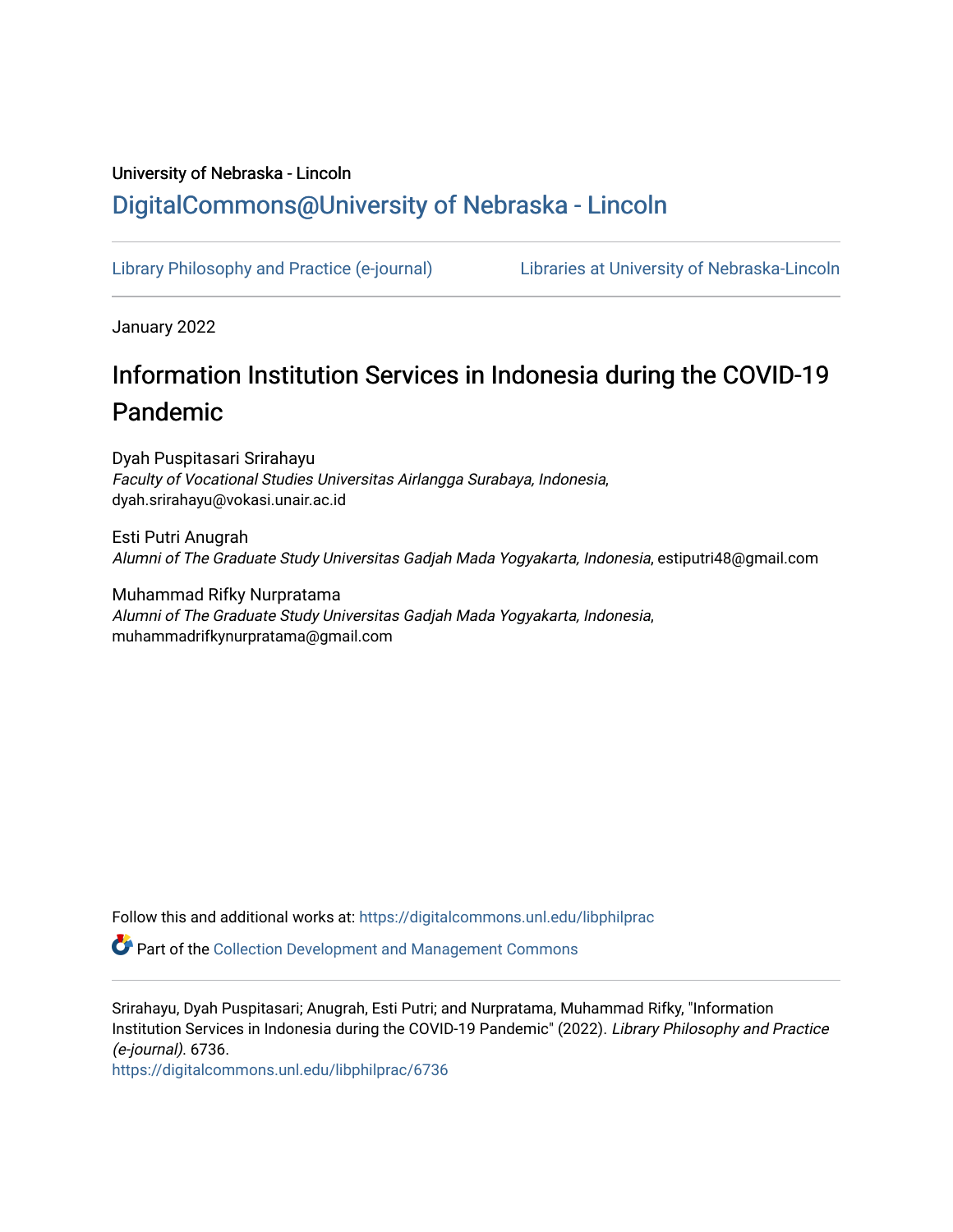## **Information Institution Services in Indonesia during the COVID-19**

## **Pandemic**

Dyah Puspitasari Srirahayu\* Faculty of Vocational Studies Universitas Airlangga Surabaya, Indonesia [dyah.srirahayu@vokasi.unair.ac.id](mailto:dyah.srirahayu@vokasi.unair.ac.id)

Dessy Harisanty Faculty of Vocational Studies Universitas Airlangga Surabaya, Indonesia [dessy.harisanty@vokasi.unair.ac.id](mailto:dessy.harisanty@vokasi.unair.ac.id)

Endang Fitriyah Mannan Faculty of Vocational Studies Universitas Airlangga Surabaya, Indonesia [endang.mannan@vokasi.unair.ac.id](mailto:endang.mannan@vokasi.unair.ac.id)

Nove Eka Variant Anna Faculty of Vocational Studies Universitas Airlangga Surabaya, Indonesia [nove.anna@vokasi.unair.ac.id](mailto:nove.anna@vokasi.unair.ac.id)

Esti Putri Anugrah Alumni of The Graduate Study Universitas Gadjah Mada Yogyakarta, Indonesia [estiputri48@gmail.com](mailto:estiputri48@gmail.com)

Muhammad Rifky Nurpratama Alumni of The Graduate Study Universitas Gadjah Mada Yogyakarta, Indonesia [muhammadrifkynurpratama@gmail.com](mailto:muhammadrifkynurpratama@gmail.com)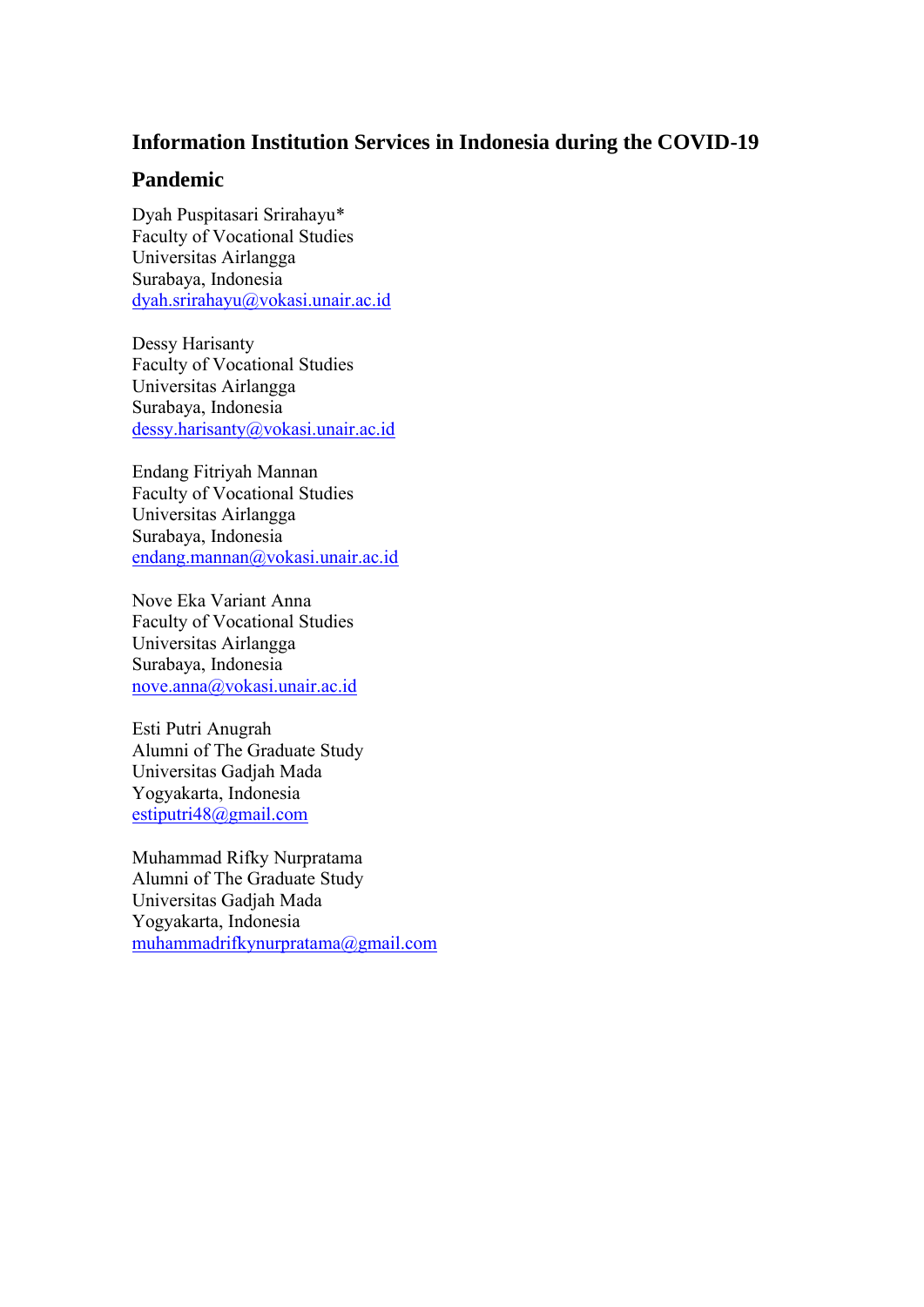# **Academic Library Services in Indonesia during the COVID-19 pandemic**

The COVID-19 pandemic affects all community activities from offices to institutions, including libraries in Indonesia. The Indonesian government eventually implemented 'work from home' and 'study from home' policies so as to make institutions such as libraries undergo adjustments, where librarians work at home and visitors are prohibited from leaving the house. Students are also mandated to study at home, causing them unable to visit the library. Because of this policy and pandemic conditions, libraries in Indonesia have begun to adjust their services and make the latest service policies to facilitate their users. Therefore, this research aims to examine what new policies are planned and implemented by libraries in Indonesia during the COVID-19 pandemic. The benefit of this research is to illustrate that libraries in Indonesia have begun to adjust their services according to the situation of the COVID-19 pandemic, in hope that the new policies can be reviewed soon. This research uses descriptive quantitative method by examining a sample of 50 libraries, both in state and private universities. The findings of this study emphasize that libraries in Indonesia have maximized e-resources services, and have been running well routinely, while eresources that are most frequently accessed by users are e-journals. In addition to e-resouces, the service that is maximized is the use of library's social media to promote digital services and conduct creative programs, namely live Instagram and digital seminars through webinars. However, on the other hand the service and program policies are not yet fully innovative and creative. There are still many new policies that can be adopted by libraries in Indonesia such as collection handling policies, collection quarantine, digital storytelling, the addition of e-books and emagazines, and digital circulation services or normal circulation service but with strict health protocols.Keywords: word; another word; lower case except names.

Keywords: covid-19, information institution, information institution service,

developing countries

#### **Introduction**

#### **1. Introduction**

The world is now being plagued by the emergence of a new coronavirus called COVID-19 or coronavirus disease. All mass media, whether print, electronic or digital report news about COVID-19. The patients exhibit flu-like symptoms with dry cough, sore throat, high fever, and respiratory problems. COVID-19 first appeared in Wuhan City, Hubei Province, in central China and continues to spread to many countries in the world. As a result of the rapid transmission rate, the World Health Organization (WHO) declared it as a global pandemic on March 11, 2020. According to WHO, up to June 04, 2020 the total positive cases in the world reached 6.366.788, with 383.262 deceased. Likewise, Indonesia announced its first case of COVID-19 at the beginning of March. Through the official website of the Government of Indonesia, [https://covid19.go.id,](https://covid19.go.id/) until 04 June 2020, cases in Indonesia reached 28.818, with 1.721 deceased, and 8892 recovered.

Various efforts have been made by the Indonesian government to handle patients and prevent the transmission of the virus. The first is by forming a Task Force for the Acceleration of COVID-19 Handling on March 13, 2020, and then enacting a massive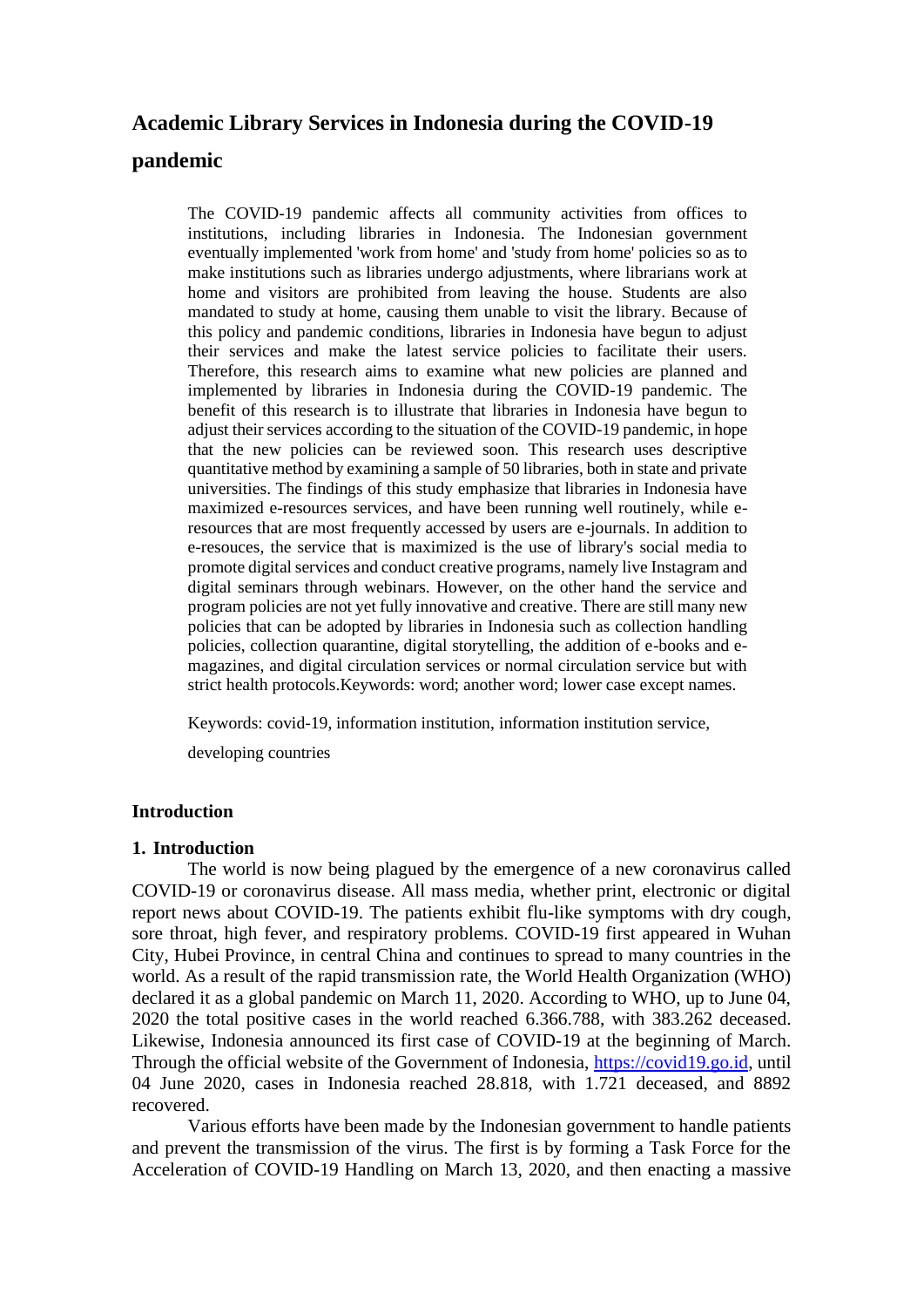COVID-19 screening test on the public in various regions, until deciding on new public policies on social or physical distancing which surfaced in many social media under the hashtag #dirumahsaja. To prevent further COVID-19 transmission, several cities in Indonesia, especially in large cities such as Jakarta, Bandung, and Surabaya, have implemented Large-Scale Social Restrictions. Based on Minister of Health Regulation no. 9 of 2020 concerning the Guidelines for Community-Based Disaster Risk Management in Accelerating the Handling of COVID-19, schools, workplaces, public places, worship, and entertainment places must be closed, and thus many impacts are felt by the community. Like a family, all communities must work together to prevent the distribution of COVID-19.

In the current situation, COVID-19 has influenced the lives of all people. Scientific conferences, business meetings, Umrah worship to Mecca, and wedding parties should not be held (Djalante, 2020). There are huge losses that is experienced globally which cannot be accurately predicted by each affected country (Ali & Alharbi, 2020; Balog-Way, & McComas, 2020). Not only is the health sector affected, the economic sector also received an impact from the adverse effects of this pandemic situation, many countries are threatened by high inflation (O'Connor, et.al., 2020; Issahaku, 2020; Ozili & Arun, 2020 ). In regards to the economic conditions in Indonesia, through a press release delivered by the Indonesian Minister of Finance, there was an increase in unemployment because many companies were unable to pay their employees, bad credit at MSMEs, liquidity in banks, depreciation of the Rupiah, volatility of financial markets, and even capital flight (Sihaloho, 2020). The same thing happened in the tourism sector, which faced a decline in output as high as 50% to 70% (Chakraborty & Maity, 2020). Indonesia is famous for its various types of tourism, many tourist attractions are closed, causing the decline in foreign tourist visits to Indonesia (Budiyanti, 2020).

Significant impact from COVID-19 also befell education sector in all countries (Cao, 2020; Gallo & Trompetto, 2020; Sintema, 2020; Viner, et.al., 2020), this includes the education sector in Indonesia which was affected (Dewi, 2020; Purwanto, et.al., 2020). Since the discovery of a positive COVID-19 patient, through the Ministry of Education and Culture, it has been announced that starting on March 16, 2020 all learning spaces will be closed and learning activities ranging from pre-school education, elementary, secondary, top to higher education will be carried out with distance learning from home. With all the strengths and limitations that exist, the process of teaching and learning activities are done using online platforms, such as Zoom Meeting, Google Meet, or Ruang Guru. Furthermore, as an alternative to the learning process during the pandemic, the Ministry of Education and Culture created a "Learning from Home" program that aired on National Television (TVRI) starting on April 13, 2020, intended for Kindergarten and Elementary School students.

This also affects the library as a support for teaching and learning activities. The library was also forced to close all physical services due to COVID-19. Various libraries abroad have formulated new policies for all forms of library services that can be accessed by visitors from home. A survey was conducted by the Public Library Association (PLA) on the Public Library Respone to COVID-19 on March 24 - April 1 2020, covering 2545 public libraries in America. The results of the survey show that public library activities during the pandemic include; expanding and developing online extension policies (76%), online check-out services (74%), virtual programming (61%), online virtual reference/assistance services (41%), telephone references/assistance (38%), providing roadside pick-up (22%), sending items to library users at home (6%). The libraries also make the most of their social media to greet the visitors. This study aims to analyze the service policies made by libraries in Indonesia during the pandemic.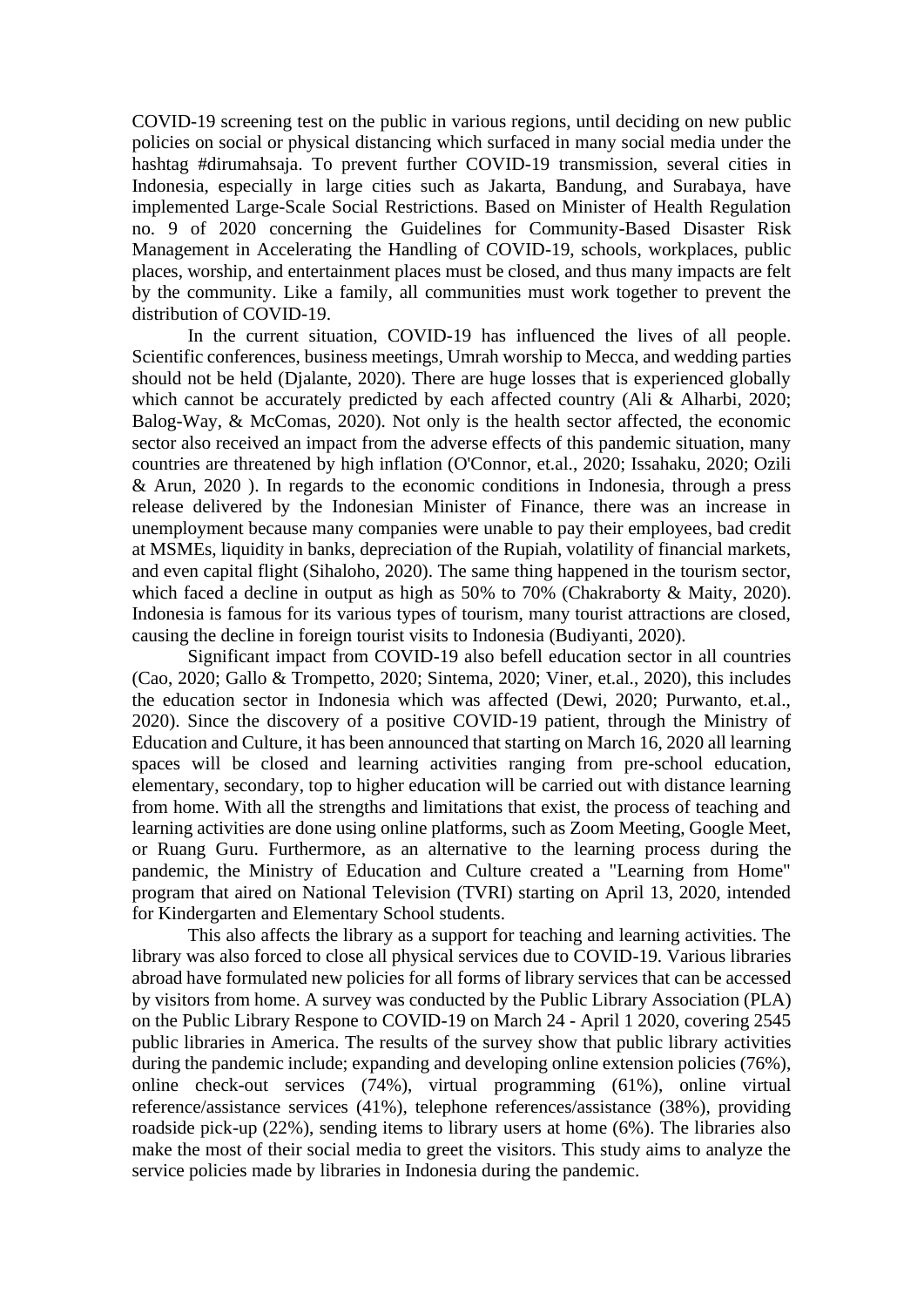### **Objectives of the Study**

This study aims to identify service changes that occurred at the college library in the covid-19 pandemic.

## **2. Research Methodology**

This research uses a quantitative approach with descriptive method to describe the condition of the library after the COVID-19. The sample used was the 56 best universities in Indonesia according to the UniRank version [\(https://www.4icu.org/id/universitas\)](https://www.4icu.org/id/universitas). Data collection is done online by looking at the service policies provided by the library during the COVID-19 period and identifying the use of social media before and after COVID-19. Data collection is done by following a draft checklist that has been compiled and data collection of each university library is carried out by 3 people for data validation. The recovered data is then processed and presented in the form of a frequency table that is analyzed for conclusions.

| 9.1 THE CONGRUDI OF ACAUCHIIE LIDI AFIES |           |      |                         |      |                    |      |                         |      |       |      |
|------------------------------------------|-----------|------|-------------------------|------|--------------------|------|-------------------------|------|-------|------|
|                                          |           |      | <b>State University</b> |      | Private University |      |                         |      | Total |      |
| Type of                                  | Available |      | <b>Not</b><br>Available |      | Available          |      | <b>Not</b><br>Available |      |       |      |
| University                               |           |      |                         |      |                    |      |                         |      |       |      |
|                                          | Total     | $\%$ | Total                   | $\%$ | Total              | $\%$ | Total                   | $\%$ | Total | $\%$ |
| Website                                  | 37        | 66%  | $\overline{0}$          | 0%   | 19                 | 34%  | $\overline{0}$          | 0%   | 56    | 100% |
| Repository                               | 34        | 61%  | 3                       | 5%   | 19                 | 34%  | $\overline{0}$          | 0%   | 56    | 100% |
| E-Journal                                | 37        | 66%  | $\overline{0}$          | 0%   | 19                 | 34%  | $\overline{0}$          | 0%   | 56    | 100% |
| <b>Social Links</b>                      | 37        | 66%  | $\overline{0}$          | 0%   | 19                 | 34%  | $\overline{0}$          | 0%   | 56    | 100% |
| Policy                                   | 34        | 61%  | $\overline{3}$          | 5%   | 18                 | 32%  | 1                       | 2%   | 56    | 100% |
| Available                                |           |      |                         |      |                    |      |                         |      |       |      |
| Online                                   |           |      |                         |      |                    |      |                         |      |       |      |

## **3. Data Processing Results 3.1 The Condition of Academic Libraries**

From the table above, it can be seen that 66% or 37 state academic libraries have websites, e-journals, and social media. Whereas for private university, there are 34% which have websites, e-journals, and social media, with 19 private university libraries in total. The strategies done by libraries in Indonesia in using social media to share information is considered to have gone well. Several libraries in the world, one of which in Portugal, have provided information through their social media, websites and bulletins (NAPLE, 2020).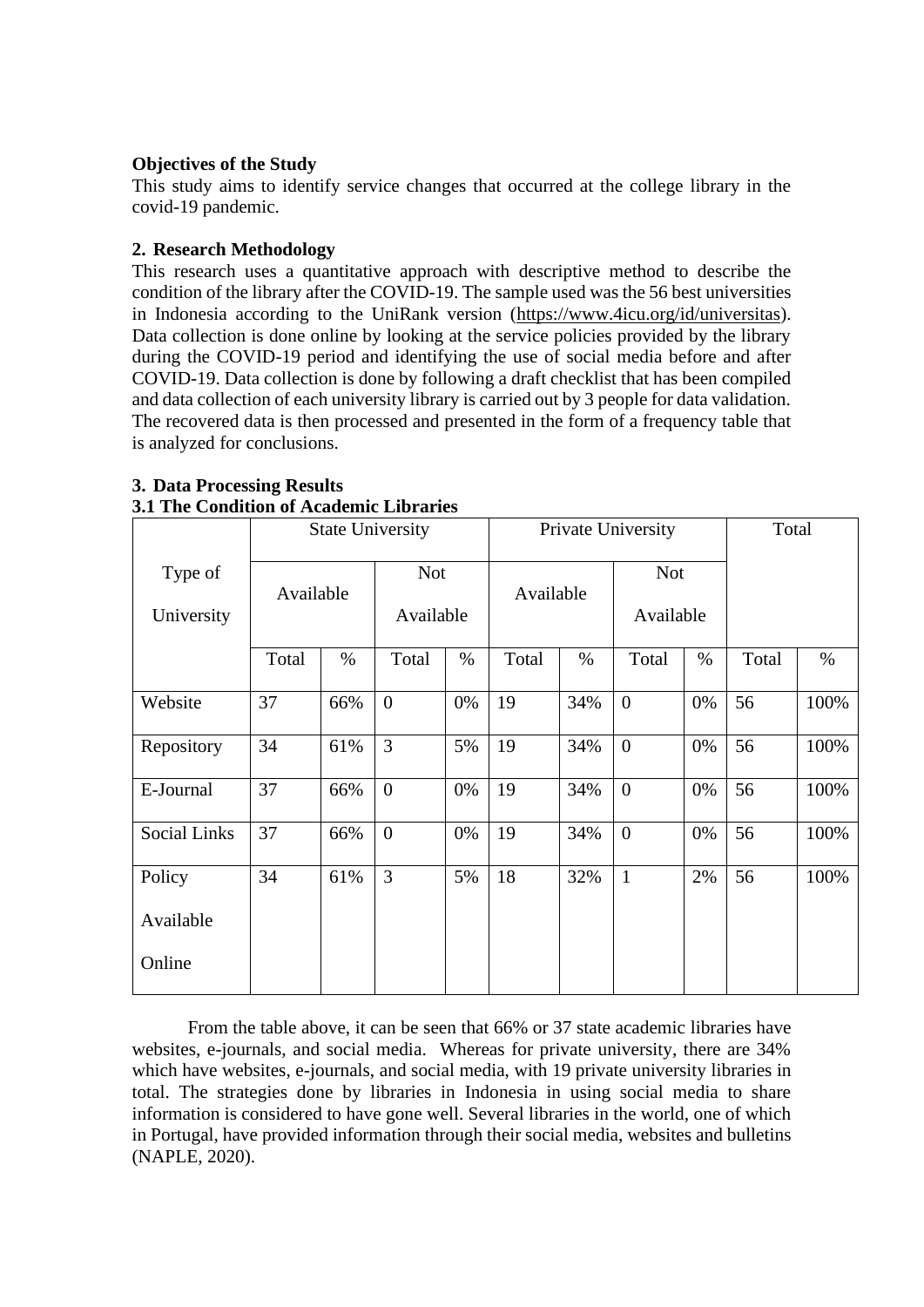There are 34 state university libraries equipped with repository (61%), while 3 libraries (5%) are not equipped with repository. While for private universities, 34% of their libraries have already been equipped with repository.

The number of state universities that have issued COVID-19 responsiveness policies online is 61%, namely 34 libraries in total, while 3 state universities have not issued COVID-19 responsiveness policies online. As much as 32% of the private universities have issued covid-19 responsiveness policy, and the remaining 2% do not.

Online or digital services implemented by libraries, especially in Indonesia, are indeed appropriate to be carried out with a high degree of awareness. Application of online or digital service policy is also carried out by many libraries in the world. IFLA (2020) summarizes and provides examples of world libraries that implement it. The Bibliothèque nationale de France organizes virtual exhibitions, and the National Library of Spain promotes digital content that can be used to support education, the Moroccan National Library provides free eBooks, and the Public Library in Aarhus, Denmark, has placed its digital content in its website, while the Granby library in Quebec, Canada highlights content that focuses on learning new skills. Throughout Malaysia, in preparation for World Book Day and Copyright on April 23, the #LetsReadTogether campaign encourages people across the country to read more online.

|             | <b>State University</b> |      |               |      | Private University |     |               |      | Total |    |
|-------------|-------------------------|------|---------------|------|--------------------|-----|---------------|------|-------|----|
| <b>Type</b> | Available               |      | Not Available |      | Available          |     | Not Available |      |       |    |
|             | Total                   | $\%$ | Total         | $\%$ | Total              | %   | Total         | $\%$ | Total | %  |
| Changes     | 16                      | 29%  | 18            | 32%  | 8                  | 14% | 9             | 16 % | 51    | 91 |

**3.2 Changes in library social media activities during the COVID-19 pandemic**  $\overline{C}$ 

Following COVID-19, the library had to close its physical services and switch to online services, causing a number of changes in activities on the library's social media, from the website to Instagram, to Facebook. The changes that occur are positive, as can be seen in the social media of each library that is more active in sharing information about services or innovating new programs by utilizing social media (see table above). In addition, there is also a university library social media which was initially inactive for several months, yet after COVID-19, it became active again, sharing information about services during the COVID-19, as can be seen in the library of State Polytechnic University of Malang, Gunadarma University Library, Alauddin Makassar State Islamic University Library, and even Padjadjran University Library which initially did not have an Instagram account.

In addition to information about services during the COVID-19, several libraries are also actively giving new innovation programs by utilizing its social media. These programs include:

a. Online Seminar

COVID-19's period postponed all physical activities such as seminars and talk shows in the library that involves a large number of people. To overcome this, some libraries do not give up on the situation. By utilizing increasingly sophisticated information and communication technology in this era, libraries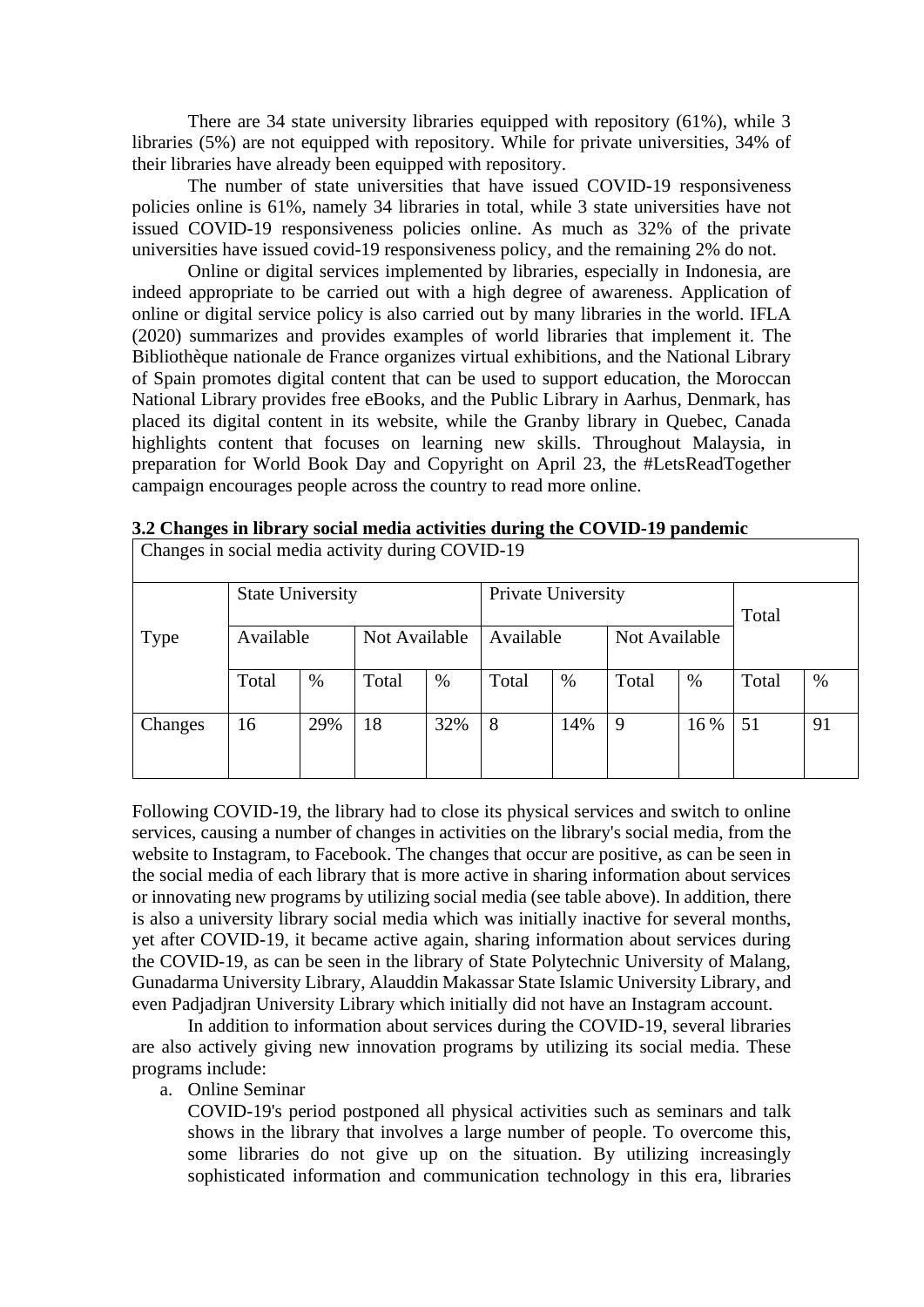divert seminar activities into webinars or online seminars such as those conducted by the Hasanuddin University library, the University of Indonesia Library, and Petra Christian University Library.

b. Instagram Live Program

Other innovations created by the library are events held through the live broadcast feature on Instagram. Events that were held are very diverse, ranging from commemorating holidays such as world book day, which was enlivened by book review activities through live broadcasts on Instagram as conducted by Telkom University library, Dian Nuswantoro University Library, Bina Nusantara University Library (BINUS), and UIN Sunan Kalijaga library. In addition to commemorating public holidays, there is also a library program that is held routinely every day during the month of Ramadan, namely the *Ngabuburit Bareng* program. The *Ngabuburit Bareng* is a program from the Airlangga University library that is held every afternoon by presenting experienced speakers through the Instagram live broadcast feature.

Not all libraries experience changes in social media activities due to COVID-19. There are still libraries that have the same activities as before (see table above), in which they only use their social media to share information about services and commemorating major holidays as happened in the Bogor Institute of Agriculture library, UIN Syarif Hidayatullah, and Bengkulu University.

Libraries in Indonesia have developed rapidly and are considered good at implementing one of the latest innovations, namely live Instagram and seminars through webinars. Online media can also be used for services and programs that are even more varied, for example according to RPLAC (2020), transitioning learning media for users and the community into the virtual environment (Facebook Live, Instagram TV, Zoom). These programs can include virtual storytimes, book club hangouts, virtual escape rooms, stay-at-home classes, etc.

IFLA (2020) explains that some libraries use social media actively such as the Kibera and Nakuru public libraries in Kenya which promote local language content through social networks, and sharing book recommendations, while the Ghana Library Authority also promotes access to digital content in addition to health information. In Iraq, the library of the Holy Al-Abbas Shrine provides long-distance loan services for researchers who provide access to electronic resources. Even many public libraries and schools promote online story time. There have also been major efforts to increase access to eBooks, for example by increasing the number of eBooks that people can borrow at certain times (in Denmark), creating new applications with content that is freely available (in the Netherlands). The Slovenian public library offers access to electronic resources to answer requests for information from users, prepare web-based content (including reading lists, quizzes, and virtual competitions). They also maintain communication with their users using social networks (mostly Facebook and Twitter) (NAPLE, 2020).

| E-journal | <b>State University</b> |     | Private University |      | Total |     |  |
|-----------|-------------------------|-----|--------------------|------|-------|-----|--|
| Access    | Total                   | %   | Total              | $\%$ | Total | %   |  |
| Abstract  | 17                      | 30% |                    | 16 % | 26    | 46% |  |
| Fulltext  | 15                      | 27% | 4                  | 7%   | 19    | 34% |  |

**3.3 Library E-Journal Access**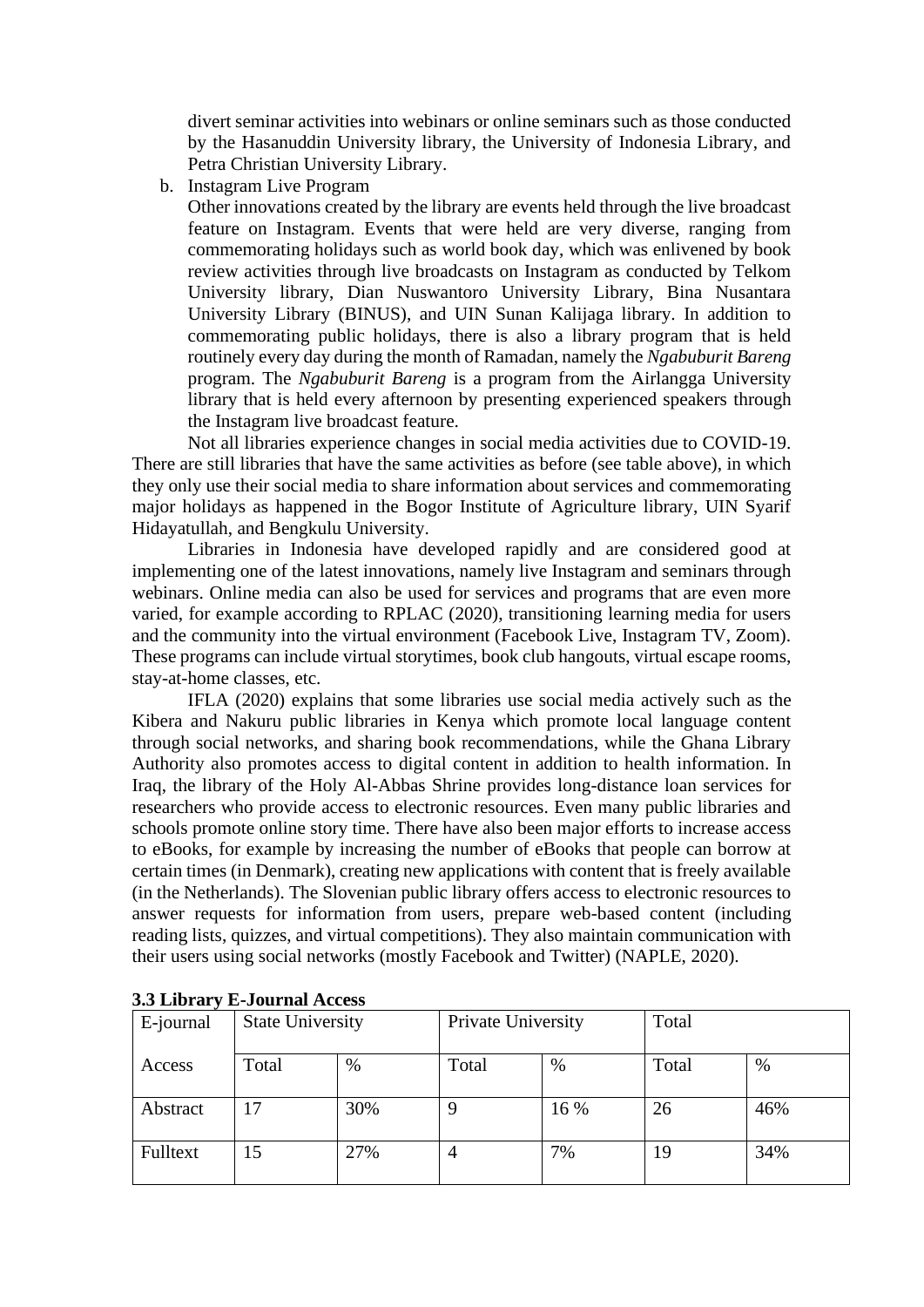| Login | ∽ | 3% | 11% | . . | 14% |
|-------|---|----|-----|-----|-----|
|       |   |    |     |     |     |

From the table above it can be seen that the most e-journal (46%) access focuses on abstract access, with 30% from state university libraries and the remaining 16% from private state university. For the application of logins access to e-journals, 14% of the data was obtained, with 11% coming from private university and the remaining 3% from state university. Whereas the total number of access to e-journals in fulltext data was 34% consisting of 27% state universities and 7% private universities.

In addition to focusing on the implementation of e-journals sharing that have been running well, what needs to be done by libraries for their online and digital policies is to provide more capable public internet access so as to enable users in using personal gadgets and minimize the use of library computers, preventing the transmission of COVID-19 on library objects.

E-journals are important, but libraries can develop other e-resources such as allocating more funds to buy e-books, audio e-books, databases, and digital magazines. The allocation of funds to buy digital collections will affect the future of the library because the users are predicted to use it more in consideration to their comfort and safety in the time of pandemic.Examples of libraries that have implemented e-resources purchasing policies based on NAPLE (2020) are the public libraries in Norway, which promote ebooks and other digital content through various online media channels. The Norwegian Ministry of Culture and National Library even provides support to help maintain libraries by providing more funds for e-book procurement, accessing online resources for the education sector, and providing funding for regional and local libraries to organize digital events and promotion of digital content. In the end, it got positive results, e-Book and e-Audiobook loans increased 136% compared to the previous month, with e-Audiobook loans alone increased by 264%.

|                                   | <b>State</b>   | Private<br>University |                | Total |                |      |
|-----------------------------------|----------------|-----------------------|----------------|-------|----------------|------|
| Policy during COVID-19            | University     |                       |                |       |                |      |
|                                   | Total          | $\%$                  | Total          | $\%$  | Total          | $\%$ |
| <b>Online Access Facilities</b>   | 24             | 43%                   | 14             | 25%   | 38             | 68%  |
| Eliminating late-return penalty   | 20             | 36%                   | 10             | 18    | 30             | 54%  |
| Physical service closure          | 11             | 20%                   | 5              | 9%    | 15             | 29%  |
| Online/self-renewal for book loan | $\overline{2}$ | 4%                    | 5              | 9%    | $\overline{7}$ | 13%  |
| Self-Upload in the Repository     | 16             | 29%                   | $\overline{4}$ | 7%    | 20             | 36%  |
| <b>Online Library</b>             | 14             | 25%                   | $\overline{4}$ | 7%    | 18             | 32%  |
| Activity is temporarily suspended | 5              | 9%                    | $\overline{2}$ | 4%    | $\overline{7}$ | 13%  |

**3.4 Library policies during the COVID-19 pandemic**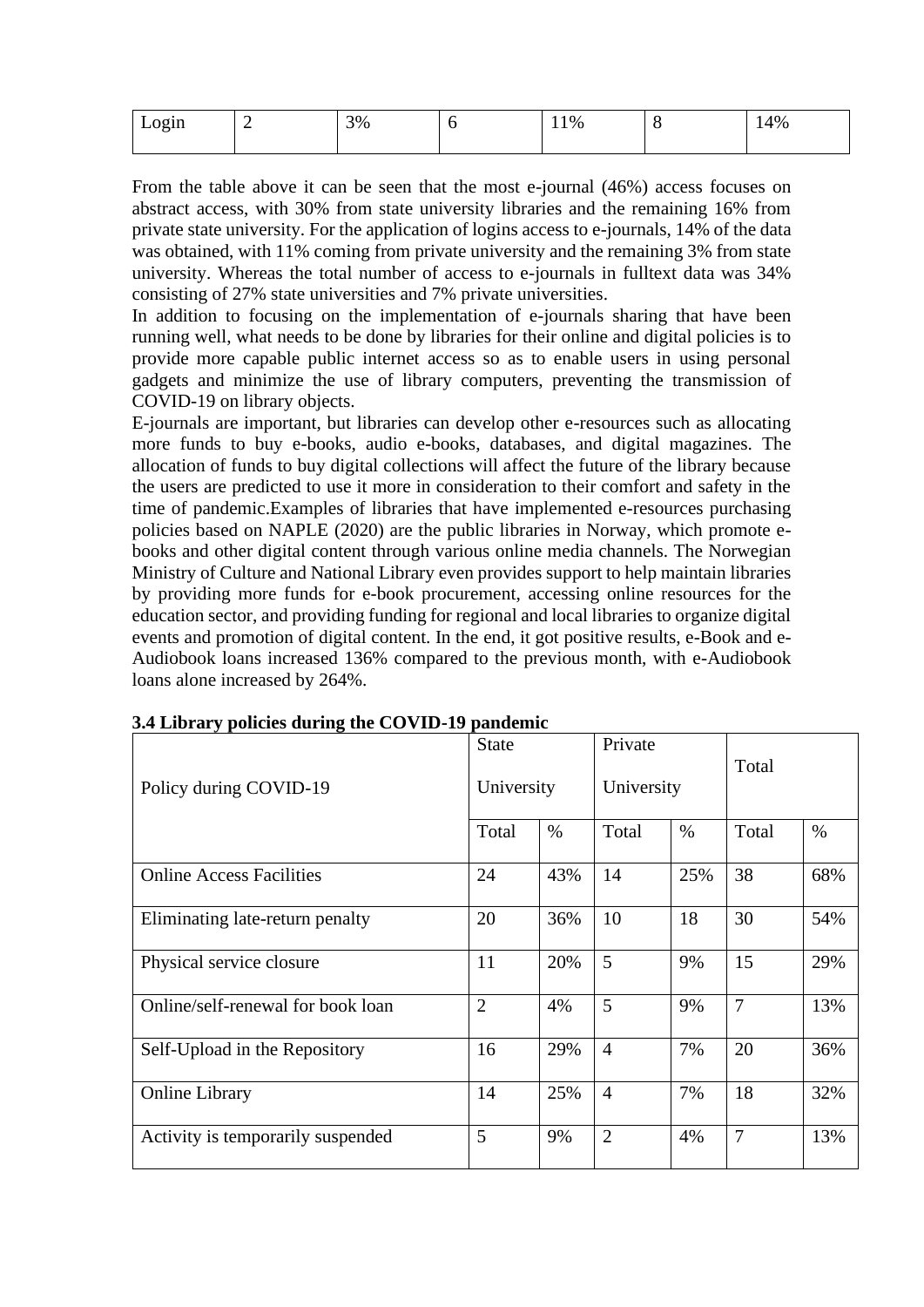| Returns via book drop                | 2% | 2% | 4% |
|--------------------------------------|----|----|----|
| Returning/borrowing books by courier | 5% | 7% | 2% |

From the table above, it can be seen that the policies issued by most libraries are policies regarding access to e-resources(68%), with 43% state universities and 25% private universities. The second largest policy is the policy on fines, which is to eliminate fines during the COVID-19 period (54%), involving 30 universities implementing the policy. The policy of returning or borrowing books through courier services is quite prospective amid the rise of online service offerings, ranging from online transportation to food delivery, causing libraries to even utilize this book delivery service. However, only 12% applied this policy, with 5% from state university and 7% from private university. Whereas the policy to return books through book drop is only applied by 4% of university libraries, which are divided by 2% for each state and private university.

More generally, libraries are indeed affected by the COVID-19 pandemic, causing the library to implement various policies in all its services. The policies applied are various, some apply strict policies or only apply policies with certain conditions. According to the summary of the IFLA (2020) the following are several library policies throughout the world in dealing with COVID-19:

1. Usual library business

This policy occurs in countries that have not or even do not implement COVID-19 policies, so that the library continues to work as usual without any restrictions. The policies applied only cover hygiene policies, such as providing a hand sanitizer, keeping the surface of each piece of furniture clean, ensuring that if there are librarians or staff who start showing symptoms of illness, provide website pages or online media with reliable information for users, as well as promoting media literacy. If it is forced to remain open because the state does not declare strict policies during the COVID-19 pandemic, the library needs to continue to implement the WHO recommendations regarding hygiene ethics, for example; coughing on bent elbows, people must also wash their hands or use alcohol sanitizer frequently, prevent themselves from touching their faces, and keep their distance from anyone who coughs or sneezes.

2. Limitations

Libraries impose restrictions on work and services by means of Work from Home, for example by ensuring that all staff have the skills and tools to work remotely and all services are provided digitally, such as storytelling or virtual workshops. It is possible for libraries to remain open but with additional efforts to ensure cleanliness, including disinfection of entire rooms and objects. Remove the service providing the use of library toys or VR headsets, etc. Consider implementing physical distancing in a shared room such as a study room, a discussion room that is generally used by many people who generally use a room with a long duration.

3. Minimize the service

Completely closes the library building, only provides services to borrow or return books at the counter, or through bookdrop. Some libraries are experimenting with drive-through books service. Some involves policy to allow users to borrow books if they have made a reservation in advance. Complement the strictness of policies by applying quarantine policies to returned books. If a book is returned, it must be quarantined for 72 hours before it can be available again to be served again. In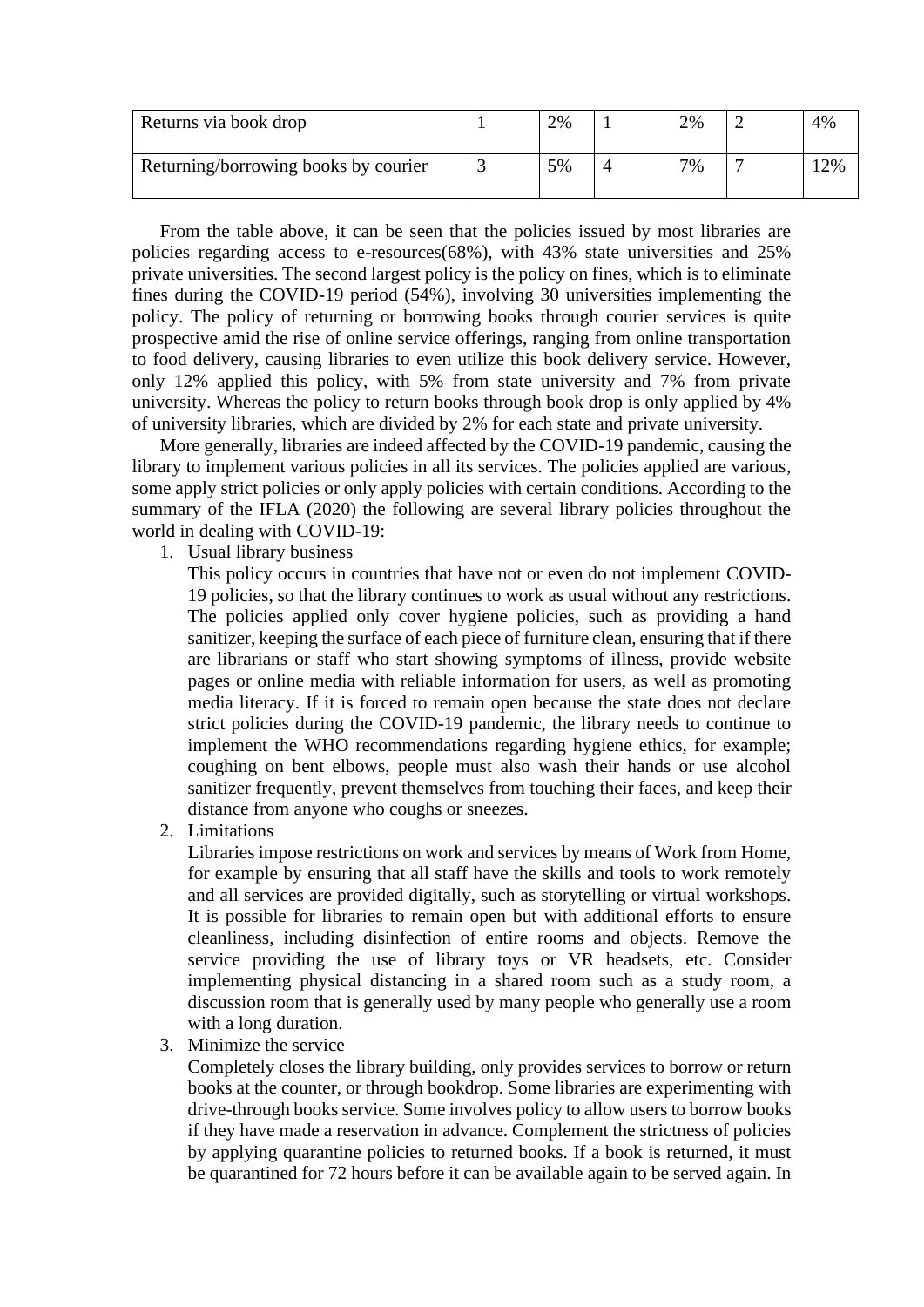addition, the library still applies remote services such as e-Lending, e-Learning. All staff or librarians work with the WFH method and only certain staff take turns to come to the place to serve book lending at the counter.

4. Full closure

Libraries are forced to close, ensuring that all staff work from home unless absolutely necessary. If staffs are expected to work on site, it is compulsory for them to obey policies on physical and social distance. Providing ongoing communication through the website or social media with users about opportunities to use library resources or services should also be done.

Organize digital storytelling and workshops and promote the use of digital libraries. Libraries and book procurement budgets have the potential to be directed towards the procurement of licensed digital content. It offers amnesty delays in borrowed physical books, and increases the number of e-Book users.

In regards to the concept above, libraries in Indonesia have implemented policies at the minimum service stage until full closure. This was done because of the Indonesian government has implemented Large-Scale Social Restrictions so that all offices and activities of citizens are limited, in which activities are encouraged to be done from home. The policy has not been maximized, even though the library has obeyed to implement an anti-COVID-19 handling policy, there is no service policy that is actually helpful for users. Based on this research data, the highest is the application of e-resources which has been done routinely. However, other policies such as book return through bookdrop, book delivery service, digital storytelling, and utilization of digital libraries have not been fully carried out by all library samples examined in this study. Thus, it can be said that the policies implemented so far are still focused on policies to minimize the transmission of COVID-19, and have not developed any innovative policies to run libraries in the new normal phase. On the other hand, there is already an awareness among the libraries in Indonesia to develop policies and not just remain silent. Therefore, libraries in Indonesia are still being developed, still doing research and observing what services can be applied during and post-COVID-19 in the new normal era.

In addition to the library opening or closing policy, there is also a vital policy that is regarding the handling of collections, furniture, tools and equipment in the library, applicable to both users and librarians and staff. The collection handling policy has been done by several libraries, for example the Irish library has produced guidelines that suggest waiting for 72 hours, then the Australian library based on government recommendations has suggested that 24 hours are enough, and the Czech government recommends 48 hours, while Switzerland, the Netherlands and Belgium chose for 72 hours, and France for 10 days for collections made from plastic and 72 hours for book. Collections such as CDs and VCDs must be cleaned with alcohol wipes as soon as possible and immediately allow them to be served again (IFLA, 2020).

Whereas for furniture and equipment handling such as computers are more seriously disinfected due to them being used by many individuals and thus, carry a higher risk of transmission. The Dutch Library has suggested, if possible, that the mouse and keyboard should be unplugged after use and returned to a special space or container to be disinfected later. Others, such as in the Helsingborg libraries, Sweden and Topeka, Kansas, plan to ensure the presence of library staff to disinfect computers after use. There is also a policy in which the handling of collections, furniture, tools and equipment requires to be done using disposable gloves.

Likewise, according to RPLAC (2020), the library is recommended to set the area under physical distancing order. Library items or collections need to be labeled with the date when the collection was put into the quarantine period when the user has finished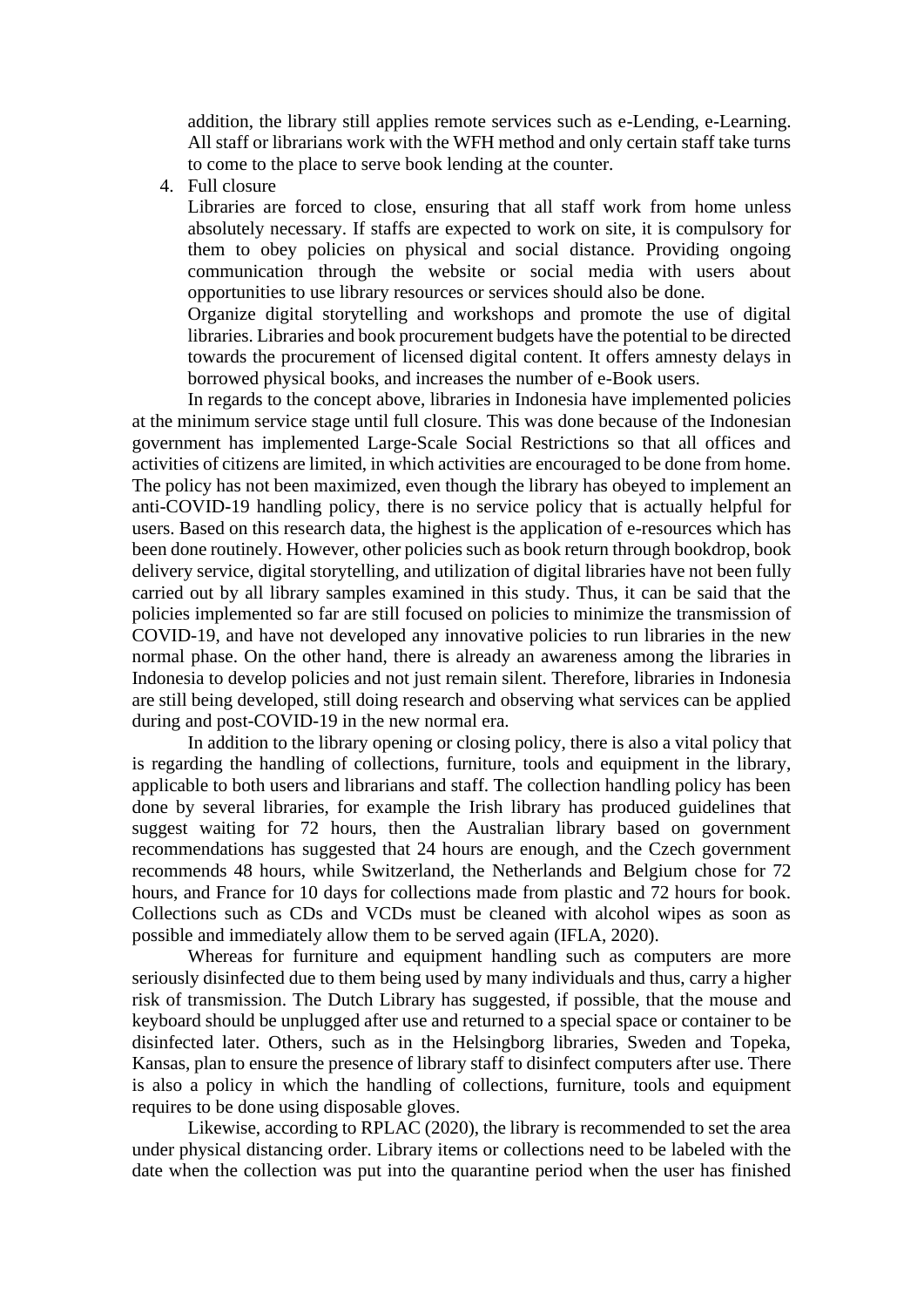borrowing. Color coding should also be given based on the type of collection material to provide guidance on the collection quarantine duration.

Policy on the handling of collections has not been explicitly become a question point in this study. However, under further observation, the collection handling policy has not been fully implemented either. That is because the borrowing and returning of collections in Indonesian libraries is reduced compared to the normal period before COVID-19. On the other hand, libraries in Indonesia have done, implemented, and focused on the policy of utilization and lending of e-resources, causing physical borrowing to be greatly reduced. The collection handling policy needs to remain planned and implemented as a new normal preparation, where the library will be fully opened as usual with new habits, and library services need to adjust it.

The COVID-19 pandemic that occurred since early 2020 has had a large-scale impact on all aspects of life, including education. The Ministry of Education and Culture of the Republic of Indonesia has taken a decisive step with a home study scenario that has led to each state and private tertiary institution to issue the same policy, namely the application of online lectures. All staffs, including lecturers, are impacted by the Work From Home (WFH) policy. With this policy, students as university library users certainly cannot come directly to the library to access information sources while academic information needs are still running. This drives the library to issue policies and create new innovations that are expected to help meet the information needs of its users.

Restrictions on access during the COVID-19 pandemic affected all services in the library from circulation services, handover services to scientific works and others. Due to the access restrictions, some libraries have new policies to facilitate their users. The new policy adopted by university libraries cannot be separated from the role of information technology which is increasingly sophisticated in this era. The following are new policies or innovations created by the college library in the COVID-19 response period:

a. Maximizing facilities on gadget to access e-resources

Restricting library access is certainly not in line with student information needs for academic life. Therefore, the library put its effort to provide a source of information for its users, one of them by utilizing the gadgets to access eresources. This can be seen in the library of Institut Pertanian Bogor through its library website and IPB-University Institution repository. With this policy, IPB library users can access all forms of e-receipt ranging from e-journal, e-book to thesis via gadget, thus, users do not need to worry about lacking information sources.

Another library that applies this policy is the Yogyakarta Atma Jaya Library which has Atmajaya I-Pustaka facilities for its users. One of the benefits of Atmajaya I-Library is that the user can access the fulltext repository which previously only contains journal and thesis abstracts. Besides that, the service also provides easy access for e-journal that has been subscribed by Yogyakarta Atma Jaya Library.

Other libraries that implement freedom of access to information through other remote access include the University of Indonesia library, Universitas Airlangga, and the Muhammadiyah Purwokerto Library.

b. Self-Upload Policy

The policy of uploading independent works is for final year students who have finished their final project and will submit the results to the library. Prior to the COVID-19 pandemic, the submission of this work was done directly in the library, but after COVID-19, students could upload their work independently through the facilities provided. As implemented in the Maulana Malik Ibrahim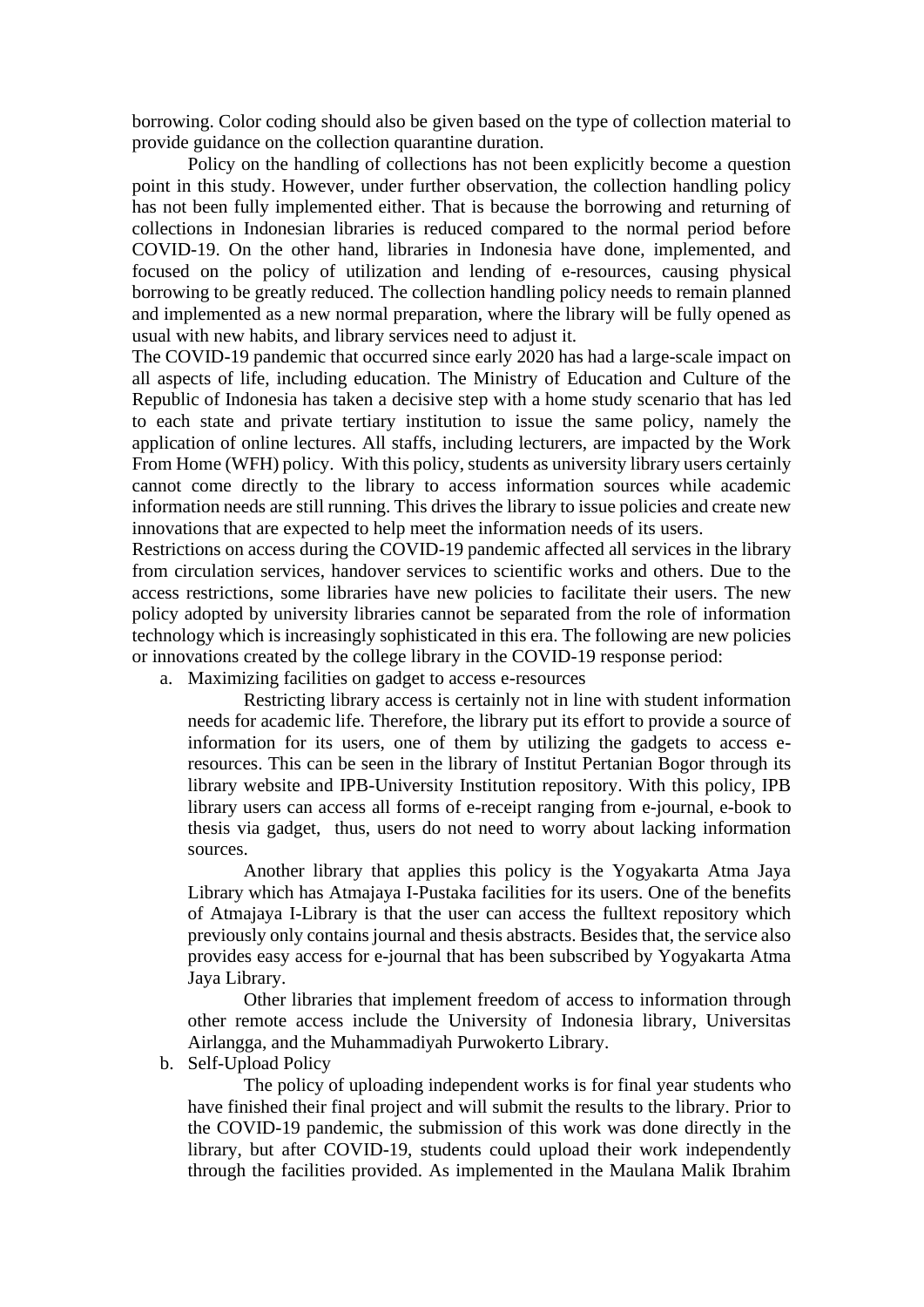UIN library, students who have finished their final project can upload their work through the final assignment deposit in accordance with the guidelines issued by the Maulana Malik Ibrahim library.

Other libraries that implement this independent work upload policy include Padjadjaran University, Yogyakarta State University, and Telkom University. In addition to uploading independent works, the library also applies free online library management after students have uploaded their independent works.

c. Policy on book delivery or the use of courier services

This policy is an innovation amid the COVID-19 pandemic, with the spread of the current courier services that have penetrated in several fields ranging from food couriers to couriers of goods. During the COVID-19 pandemic, the library also utilized the courier service for book delivery which makes it possible for users to borrow books online, in which books will arrive at their respective homes through courier services. This service also facilitate users who want to return books that are due without having to come to the library. One of the libraries implementing this policy is Bina Nusantara University.

There are not many libraries that implement this policy. From the data, there are only 7 libraries that implement book delivery policy, namely Bina Nusantara Library, Diponegoro University, University of Indonesia, Sultan Agung Islamic University, Muhammadiyah University Ponorogo, Muhammadiyah University Purwokerto, and Yogyakarta State University.

Sooner or later, the library will be opened like normal, the library will move forward to start opening its services normally again as government policies begin to loosen the social restriction policies or lockdown. For example, according to IFLA (2020), libraries in Japan suggest a four-stage process before and when reopening the library normally, such as analyzing the surface cleanliness risk of each object in the library, the risk and policy of contact with people in the library, how people use the library, and take into account the overall COVID-19 infection rate in the region. If it is possible, then after being analyzed the library is ready to be opened to the public normally by applying the new normal policy. In essence, libraries in Indonesia in particular do not need to rush in reopening their libraries, and remain focused on planning and designing service policies with new normal innovations and creations to adjust to COVID-19 life.

If the library is open to the public, what needs to be considered is the limitation on any activities in the library. For example, restrictions on library visitors adjusted to the area of the library building. According to the IFLA (2020), one of the libraries in Macau limits visits to the library by ticketing system. There are only 5 (five) visitors who have tickets and can enter the library rooms, for example 5 people reading room, 5 people reference room and so on. Similar thing is being implemented in the Croatian National Library, they limit visitors who can enter are 200 people and are assisted with the help of applications, if there are visitors who leave the library, it will be seen and other visitors who queue can enter alternately.

According to the IFLA summary (2020), there are also other policies such as the policy of the Library in Shizuoka Japan which requires visitors to make a reservation if they want to visit the library. Another case can be found in a library in the Czech Republic that applies a policy of all visitors can visit the library with a maximum visit time of 1 (one) hour. If the libraries in Indonesia are not ready to open their libraries, it is advisable not to open them. Preparing and extending policies and services for the use of digital and online collections while complementing them with innovative and creative digital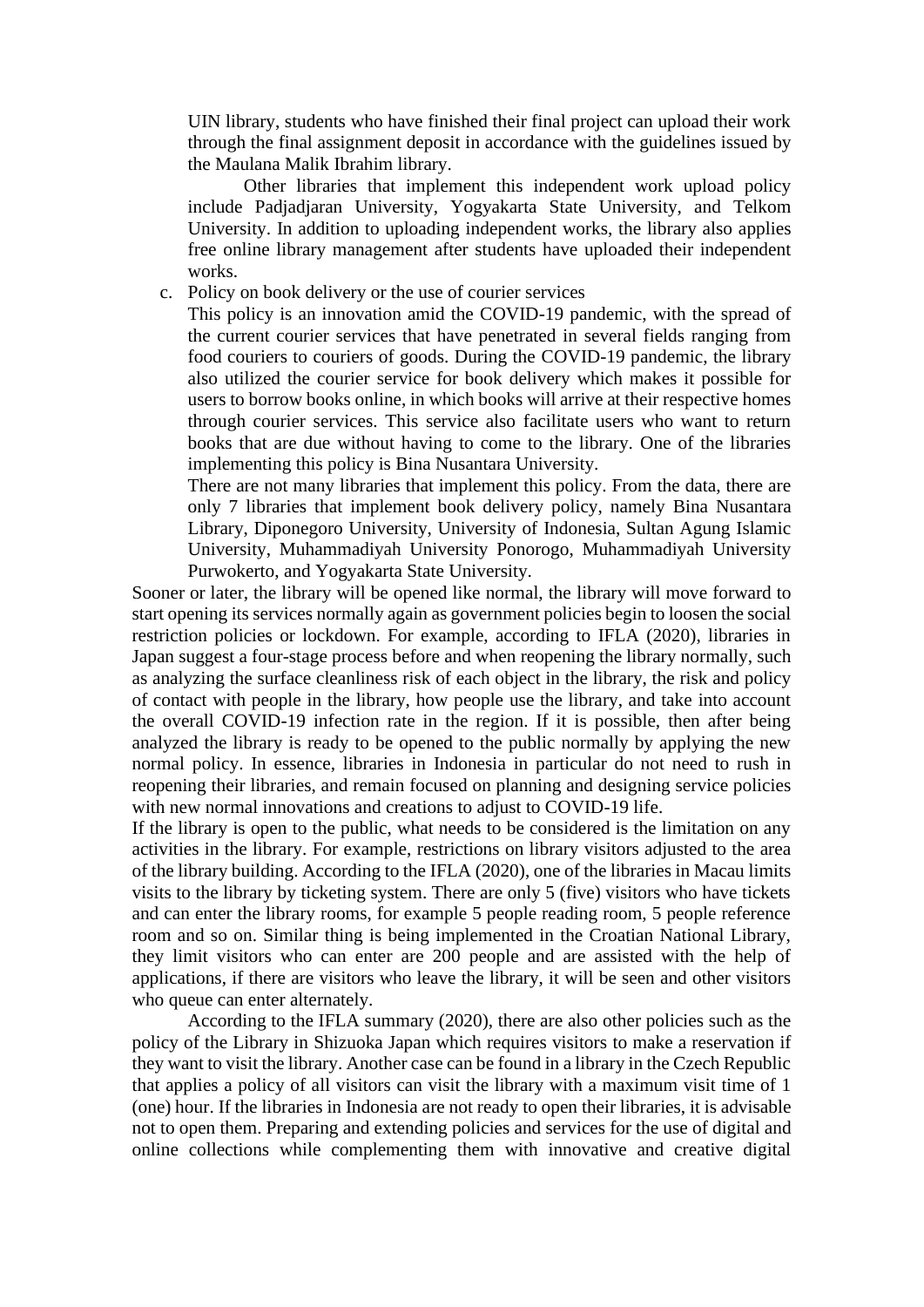services are more advisable. Later, the library is expected to make all of its services contactless.

The most important policy is to promote good hygiene of visitors and library staff as well as cleanliness such as temperature checks, ensure the staff and visitors to wash their hands, provide and wear gloves and masks when handling and accessing collections or library facilities. It is also advised to provide hand sanitizer at the entrance and next to each computer, at each desk and in front of circulation services.

#### **Conclusion**

Libraries must be able to adapt to all kinds of conditions in their external environment, be it users or the policies of their parent organizations. Since WHO declared COVID-19 as a global pandemic, many community activities have changed due to policies, one of which is not allowing people to be in one room close together, may not carry out activities outside home if there is no urgent need; these affects the services in the library. Services in the library are physically stopped to break the chain of COVID-19 transmission. These government policies affect library policies, especially in regards to the process of borrowing and returning physical books.

The changes that is most frequently made by libraries are the provision of eresources and the use of online media. The most widely used e-resources are e-journals. The most frequent use of online media such as websites and social media aims to inform their new services and the most recent is to interact with their users. For example, through live Instagram and online seminars via webinars. There are some who have implemented innovation services such as returns through bookdrop, and borrowing and returning collections through couriers, but these have not been done much by libraries in Indonesia. However, once again the changes made by libraries in Indonesia have not massively changed, they are still in the stage of developing new plans for more innovative services. Libraries around the world, such as in Japan, China, and Europe, have started new service policies during covid-19, such as visitor restrictions, strict health protocols, innovative services involving digital storytelling, collection, furniture, tools, and equipment handling in the library.

Libraries in Indonesia can gradually imitate the policies that have been applied by libraries in other countries, seeing that the Indonesian government is slowly echoing plans to habituate new normal policies towards community activity. Thus, the libraries in Indonesia also need to be prepared in implementing the new normal policies and adjust their services. Inevitably, the libraries will eventually be opened, in which they must implement new health protocols and services in the post-pandemic COVID-19 period.

#### **References**

- Ali, I., & Alharbi, O. M. L. (2020). COVID-19: Disease, management, treatment, and social impact. *Science of the Total Environment, 728*, 1-6.
- Balog-Way, H. P., & McComas, K. A. (2020): COVID-19: Reflections on trust, tradeoffs, and preparedness, Journal of Risk Research
- Budiyanti, E. (2020). Dampak Virus Corona terhadap Sektor Perdagangan dan Pariwisata Indonesia. *Info Singkat, 12*(4), 19-24.
- Cao, W., et.al., (2020). The psychological impact of the COVID-19 epidemic on college students in China. *Psychiatry Research, 287*, 1-2.
- Chakraborty, I., & Maity, P. (2020). COVID-19 outbreak: Migration, effects on society, global environment and prevention. *Science of the Total Environment, 728*, 1-7.
- Dewi, W.A.F. (2020). Dampak Covid-19 terhadap Implementasi Pembelajaran Daring di Sekolah Dasar. *EDUKATIF: Jurnal Ilmu Pendidikan, 2*(1), 55-61.